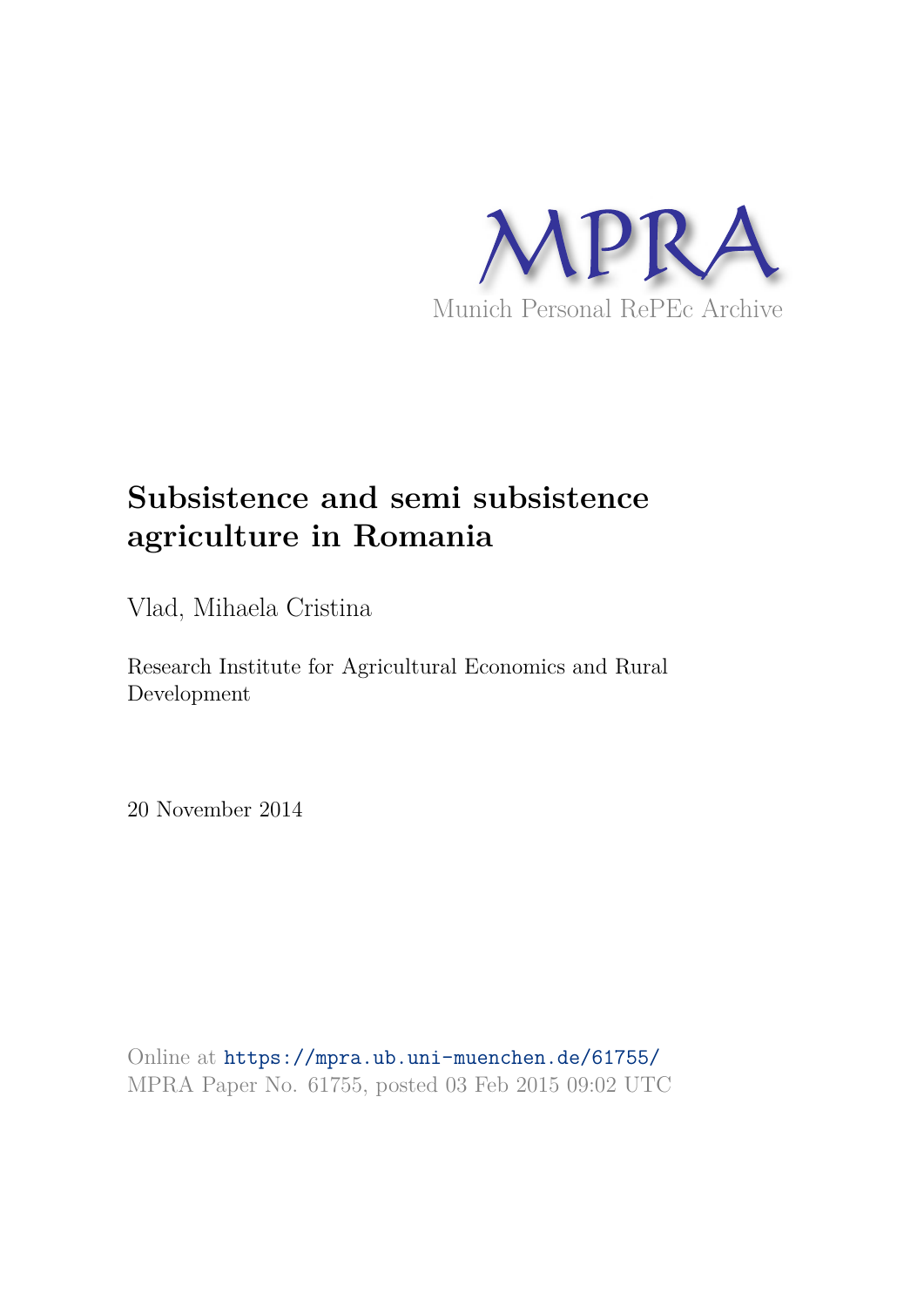# **SUBSISTENCE AND SEMI SUBSISTENCE AGRICULTURE IN ROMANIA**

## **MIHAELA CRISTINA VLAD<sup>1</sup>**

**Summary:** *The paper aims to analyze the main question that arises in the context of current agricultural policies: are households farms really? Viewed from the perspective of sustainable development of rural areas, the answer becomes very important, especially given that the actual shortcomings rural employment opportunities and business development. Research is needed, especially given the new Common Agricultural Policy for the period 2014-2020 still provides annual grants (between 500-1000 euros), especially given that you want to implement a policy of restructuring. In order to eliminate the sector subsistence farmers producing for own consumption only occasionally provides a scheme for granting annuities 2020 for owners who will give lands on lease or be sold to commercial farms and co financing up to 15,000 euros for starting a business.* 

**Keywords:** *individual households, subsidies, sustainability* 

## **INTRODUCTION**

In last twenty years, the semi-subsistence farms and subsistence major because of its size, has been the target of numerous policy measures seeking to restructure, but these measures have had the desired effect: achieving better productivity and higher efficiency.

This is due to various reasons, such as reluctance of owners to associative phenomenon; continuously changing legal and tax systems have created an environment of distrust and uncertainty, lack of capital necessary to ensure good development, low level of domestic agricultural subsidies, the creation of functional problems of rural distribution channels, etc.

#### **MATERIAL AND METHOD**

Material underlying this work consists of an extensive bibliography, literature. The method used consists of data collection, processing, analyzing and synthesizing them. This article was developed to disseminate the results of the thesis "Research in farm planning. Case Studies "at the University of Agricultural Sciences and Veterinary Medicine in Bucharest.

## **RESULTS AND DISCUSSION**

If you look subsistence farms in terms of physical size, it appears that in 2010, they represented 92.9% of total holdings and operated 29.7% of UAA.

Class 2-5 ha farms represent 21% of all farms cultivate subsistence and 56.5% of UAA (Table 1).

|                          | <b>Total</b> | Arable land | <b>Family gardens</b> | <b>Pastures</b><br>and meadow | <b>Permanent crops</b> |  |  |  |  |
|--------------------------|--------------|-------------|-----------------------|-------------------------------|------------------------|--|--|--|--|
| <b>Farms - thousands</b> |              |             |                       |                               |                        |  |  |  |  |
| Total                    | 3721.9       | 2750.1      | 2479.2                | 1512.2                        |                        |  |  |  |  |
| Less than 5 ha           | 3457.0       | 2505.5      | 2308.6                | 1339.3                        | 1037.2                 |  |  |  |  |
| $\%$                     | 92.9         | 91.1        | 93.1                  | 88.6                          | 92.3                   |  |  |  |  |
| Under 0.1 ha             | 384.1        | 54.7        | 296.6                 | 40.3                          | 50.7                   |  |  |  |  |
| $\%$                     | 11.1         | 2.2         | 12.8                  | 3.0                           | 4.9                    |  |  |  |  |
| $0.1 - 0.3$ ha           | 661.7        | 337.3       | 434.3                 | 135.8                         | 188.2                  |  |  |  |  |
| $\%$                     | 19.1         | 13.5        | 18.8                  | 10.1                          | 18.1                   |  |  |  |  |
| $0.3 - 0.5$ ha           | 354.5        | 276.9       | 225.2                 | 111.9                         | 102.0                  |  |  |  |  |

#### **Table 1 Subsistence farms with crop production in 2010 in the SAU class**

<sup>1</sup> PhD. Ec., Research Institute for Agricultural Economics and Rural Development, cristina.vlad@iceadr.ro

-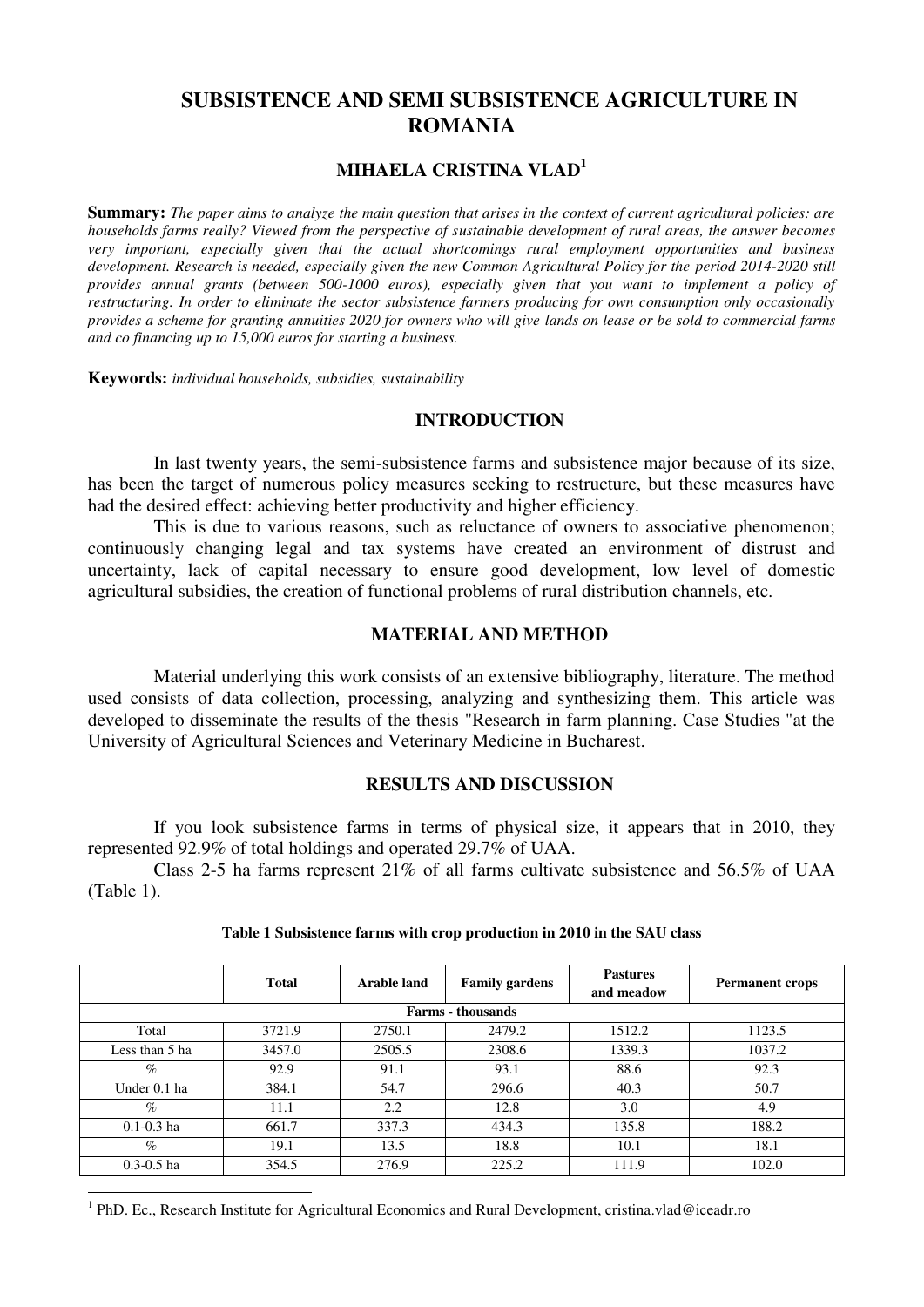|                   | <b>Total</b> | <b>Arable land</b> | <b>Pastures</b><br><b>Family gardens</b><br>and meadow |                  | <b>Permanent crops</b> |
|-------------------|--------------|--------------------|--------------------------------------------------------|------------------|------------------------|
| $\%$              | 10.3         | 11.1               | 9.8                                                    | 8.4              | 9.8                    |
| $0.5-1$ ha        | 617.3        | 521.7              | 379.8                                                  | 247.2            | 177.8                  |
| $\%$              | 17.9         | 20.8               | 16.5                                                   | 18.5             | 17.1                   |
| 2.1 <sub>ha</sub> | 712.2        | 637.3              | 467.2                                                  | 360.2            | 240.0                  |
| $\%$              | 20.6         | 25.4               | 20.2                                                   | 26.9             | 23.1                   |
| 2.5 <sub>ha</sub> | 727.2        | 677.5              | 505.4                                                  | 443.9            | 278.4                  |
| $\%$              | 21.0         | 27.0               | 21.9                                                   | 33.1             | 26.8                   |
|                   |              |                    | OR - thousand ha                                       |                  |                        |
| Total             | 13298.2      | 8305.5             | 181.6                                                  | 4493.9           | 317.2                  |
| Less than 5 ha    | 3946.9       | 2437.4             | 166.5                                                  | 1164.3           | 178.6                  |
| $\%$              | 29.7         | 29.3               | 91.7                                                   | 25.9             | 56.3                   |
| Under 0.1 ha      | 19.5         | 2.7                | 12.6                                                   | 2.0              | $\overline{2.1}$       |
| $\%$              | 0.5          | 0.1                | 7.6                                                    | $\overline{0.2}$ | $\overline{1.2}$       |
| $0.1 - 0.3$ ha    | 120.4        | 48.1               | 36.0                                                   | 19.3             | 17.1                   |
| $\%$              | 3.1          | 2.0                | 21.6                                                   | 1.7              | 9.5                    |
| $0.3 - 0.5$ ha    | 136.0        | 76.7               | 17.4                                                   | 29.0             | 12.9                   |
| $\%$              | 3.4          | 3.1                | 10.5                                                   | 2.5              | 7.2                    |
| $0.5-1$ ha        | 431.5        | 268.6              | 27.0                                                   | 109.2            | 26.6                   |
| $\%$              | 10.9         | 11.0               | 16.2                                                   | 9.4              | 14.9                   |
| 2.1 <sub>ha</sub> | 1010.5       | 643.4              | 33.9                                                   | 287.2            | 46.1                   |
| $\%$              | 25.6         | 26.4               | 20.4                                                   | 24.7             | 25.8                   |
| 2.5 <sub>ha</sub> | 2229.0       | 1397.9             | 39.6                                                   | 717.7            | 73.9                   |
| $\%$              | 56.5         | 57.4               | 23.8                                                   | 61.6             | 41.4                   |

Compared to 2005, we can see from the chart below, the number of subsistence vegetable cultivating 0.1 - 0.3 ha, increased by 39.4%, and 81.3% in the category of permanent crops farms (Figure 1).



**Figure 1 Evolution of subsistence farms with crop production in 2005-2010** 

Source: Based on INS data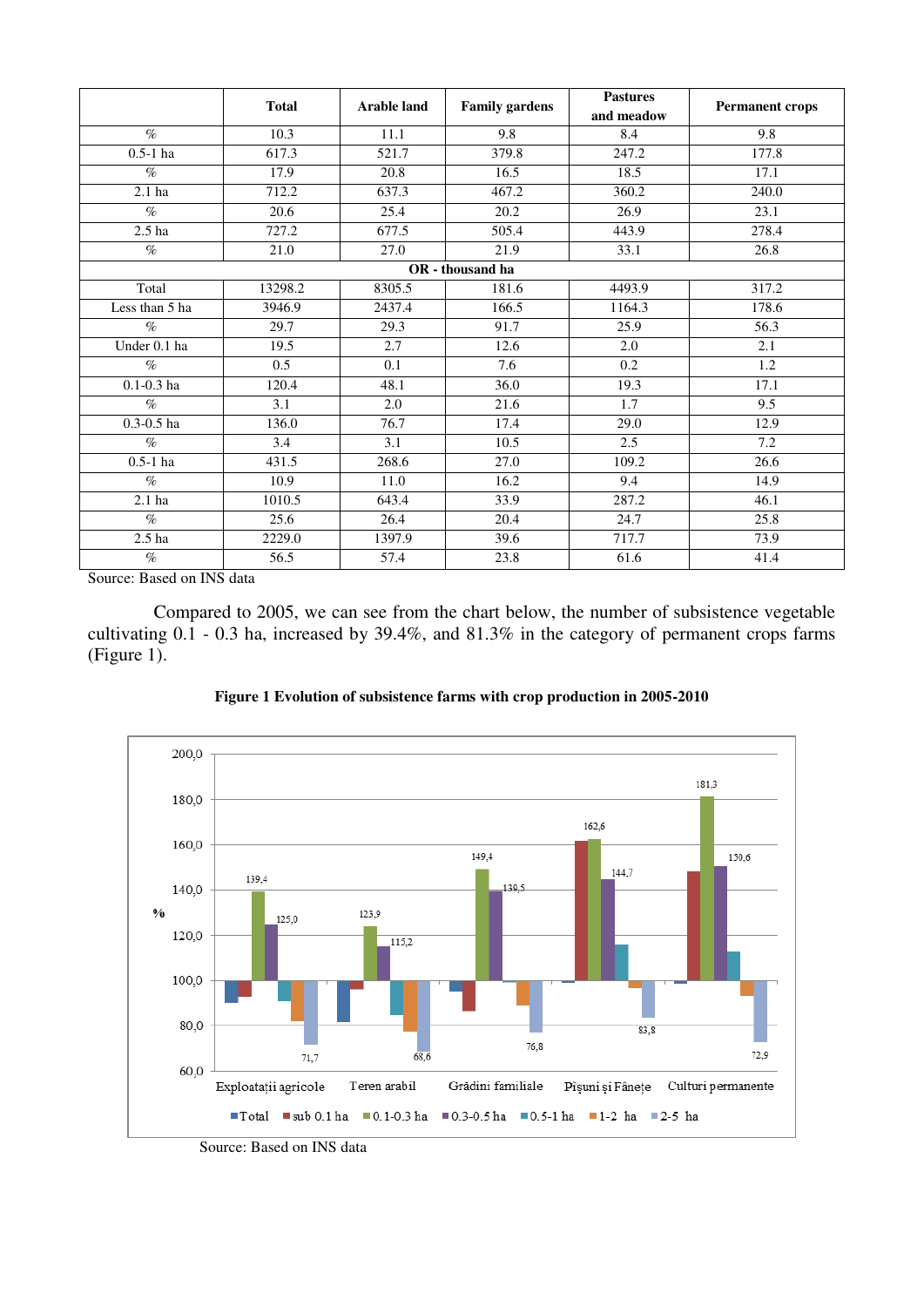We also observe an increase in the number of farms in Class  $0.3 - 0.5$  ha. Number of farms with 2-5 ha decreased by approximately 30% in each category. Number of farms with pastures and meadows and permanent crops that have or below 0.5 ha increased by over 50% during 2005-2010, while the number of farms with 2-5 ha decreased in each category (Figure 2).



**Figure 2 Evolution or by subsistence farms in 2005-2010** 

Regarding the animal is observed (Table 2):

- In category increasing cattle farms, farms with less than 5 ha is 83% and 61.5% of the actual holding. Farms of 2-5 ha category hold 49.7% of herds.

- In the category of sheep farms, farms with less than 5 ha is 78.1% and 44.4% of the actual holding. Farms of 2-5 ha category hold 46.5% of the actual.

- In the category of goat farms, farms with less than 5 ha is 87.4% and 64.3% of the actual holding. Farms of 2-5 ha category hold 38.5% of the sheep, and farms have 19.9% category 1-2 hectares.

- The category of pig farms, farms with less than 5 ha is 90.8% and 64.8% of the actual holding. Farms of 2-5 ha category hold 31.4% of pig herds and farms ranging from 1.2 ha holding 18.8%.

- In the category of poultry holdings, farms with less than 5 ha is 93.0% and 79.8% of the actual holding. Farms of 2-5 ha category hold 23.9% of sheep and farms below 0.1 ha category hold 33.0%.

- In the category of bee farms, farms with less than 5 ha is 84.2% and 85.2% of families have bee. Most families of bees are found on farms with 2-5 ha and in those under 0.1 ha.

|                          | Cattle | <b>Sheep</b> | Goats | <b>Swine</b> | <b>Birds</b> | <b>Bees</b> |  |  |  |  |
|--------------------------|--------|--------------|-------|--------------|--------------|-------------|--|--|--|--|
| <b>Farms - thousands</b> |        |              |       |              |              |             |  |  |  |  |
| Total                    | 726.1  | 271.3        | 176.4 | 1649.5       | 2660.4       | 42.6        |  |  |  |  |
| Less than 5 ha           | 607.0  | 211.9        | 154.1 | 1497.7       | 2473.5       | 35.9        |  |  |  |  |
| $\%$                     | 83.6   | 78.1         | 87.4  | 90.8         | 93.0         | 84.2        |  |  |  |  |
| Under 0.1 ha             | 28.6   | 13.9         | 15.2  | 221.0        | 397.1        | 6.4         |  |  |  |  |
| $\%$                     | 4.7    | 6.6          | 9.9   | 14.8         | 16.1         | 17.9        |  |  |  |  |
| $0.1 - 0.3$ ha           | 38.6   | 18.3         | 20.6  | 197.9        | 397.8        | 5.5         |  |  |  |  |
| $\%$                     | 6.4    | 8.6          | 13.4  | 13.2         | 16.1         | 15.4        |  |  |  |  |
| $0.3 - 0.5$ ha           | 29.2   | 11.5         | 12.0  | 109.0        | 214.1        | 2.6         |  |  |  |  |

**Table 2 Subsistence farms with animal production in 2010 on SAU classes** 

Source: Based on INS data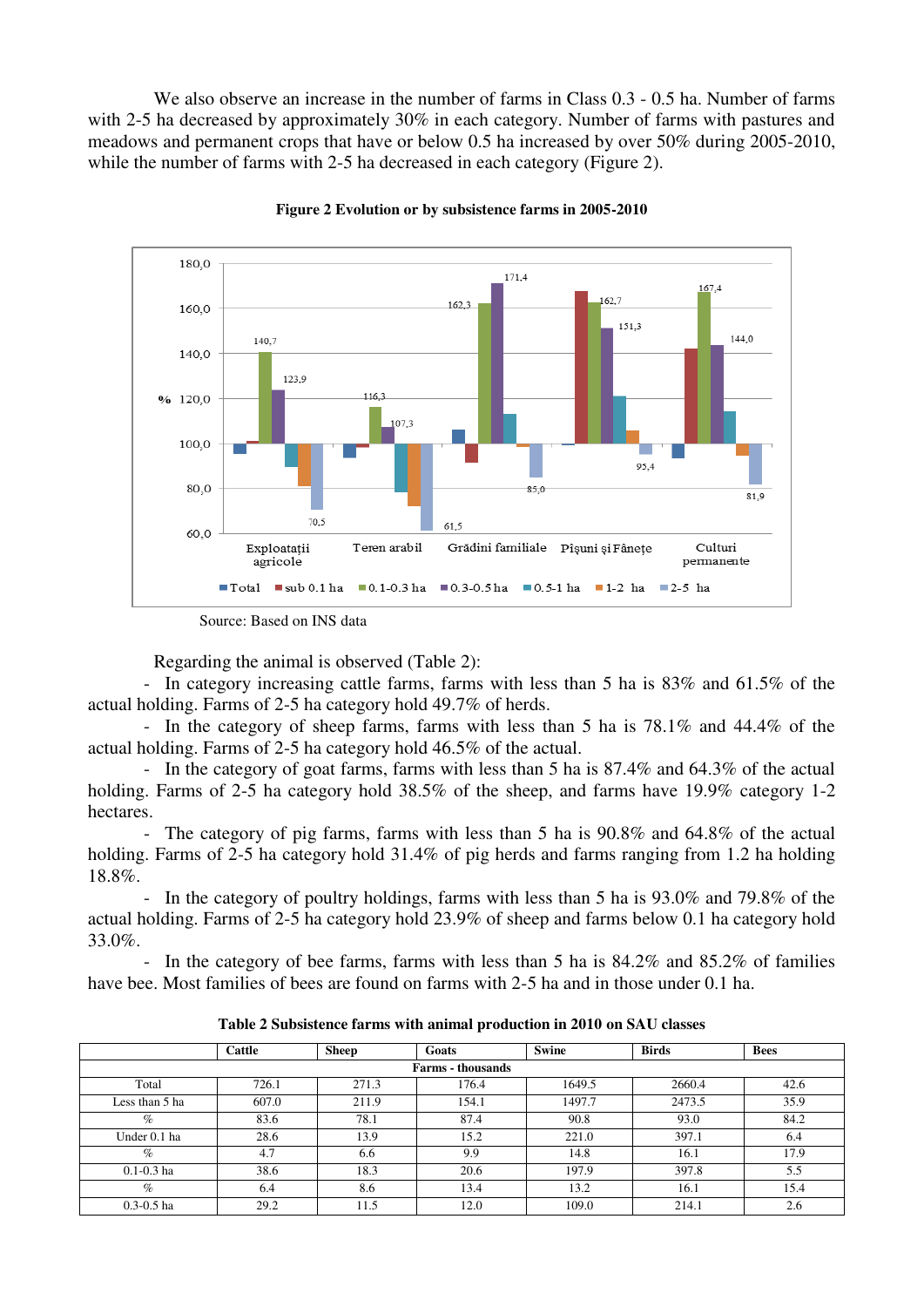|                   | Cattle | <b>Sheep</b> | <b>Goats</b>        | <b>Swine</b> | <b>Birds</b> | <b>Bees</b> |
|-------------------|--------|--------------|---------------------|--------------|--------------|-------------|
| $\%$              | 4.8    | 5.4          | 7.8                 | 7.3          | 8.7          | 7.3         |
| $0.5-1$ ha        | 79.8   | 26.4         | 23.7                | 229.1        | 397.0        | 4.4         |
| $\%$              | 13.1   | 12.5         | 15.4                | 15.3         | 16.0         | 12.4        |
| 2.1 <sub>ha</sub> | 163.4  | 50.2         | 34.6                | 331.6        | 508.3        | 6.4         |
| $\%$              | 26.9   | 23.7         | 22.5                | 22.1         | 20.5         | 17.8        |
| 2.5 <sub>ha</sub> | 267.4  | 91.6         | 47.9                | 409.0        | 559.2        | 10.5        |
| $\%$              | 44.1   | 43.2         | 31.1                | 27.3         | 22.6         | 29.3        |
|                   |        |              | Animals - thousands |              |              |             |
| Total             | 1985.2 | 8385.7       | 1236.9              | 5387.4       | 78866.8      | 1283.2      |
| Less than 5 ha    | 1221.5 | 3721.4       | 795.0               | 3492.7       | 62965.1      | 1093.3      |
| $\%$              | 61.5   | 44.4         | 64.3                | 64.8         | 79.8         | 85.2        |
| Under 0.1 ha      | 77.1   | 403.8        | 84.9                | 833.5        | 20809.1      | 233.8       |
| $\%$              | 6.3    | 10.9         | 10.7                | 23.9         | 33.0         | 21.4        |
| $0.1 - 0.3$ ha    | 68.8   | 346.6        | 96.9                | 331.4        | 6858.3       | 207.1       |
| $\mathcal{O}_0$   | 5.6    | 9.3          | 12.2                | 9.5          | 10.9         | 18.9        |
| $0.3 - 0.5$ ha    | 49.1   | 176.4        | 51.5                | 181.6        | 3546.5       | 88.3        |
| $\%$              | 4.0    | 4.7          | 6.5                 | 5.2          | 5.6          | 8.1         |
| $0.5-1$ ha        | 129.8  | 360.5        | 97.2                | 394.8        | 7035.1       | 134.0       |
| $\%$              | 10.6   | 9.7          | 12.2                | 11.3         | 11.2         | 12.3        |
| 2.1 <sub>ha</sub> | 289.9  | 703.1        | 158.4               | 655.8        | 9658.0       | 166.9       |
| $\%$              | 23.7   | 18.9         | 19.9                | 18.8         | 15.3         | 15.3        |
| 2.5 <sub>ha</sub> | 606.6  | 1731.0       | 306.1               | 1095.6       | 15058.0      | 263.2       |
| $\%$              | 49.7   | 46.5         | 38.5                | 31.4         | 23.9         | 24.1        |

In the period 2005-2010, analysis of percentage change in the structure of livestock farms show a significant decrease in the share holdings of 2-5 ha category and a significant increase in the share of farms below 0.3 ha (Figure 3). Regarding the development of livestock, we see a major increase in the share of farms with 0.5-1 ha and 2-5 ha farms decrease (Figure 4).



**Figure 3 Evolution of subsistence farms with livestock production 2005-2010** 

Source: Based on INS data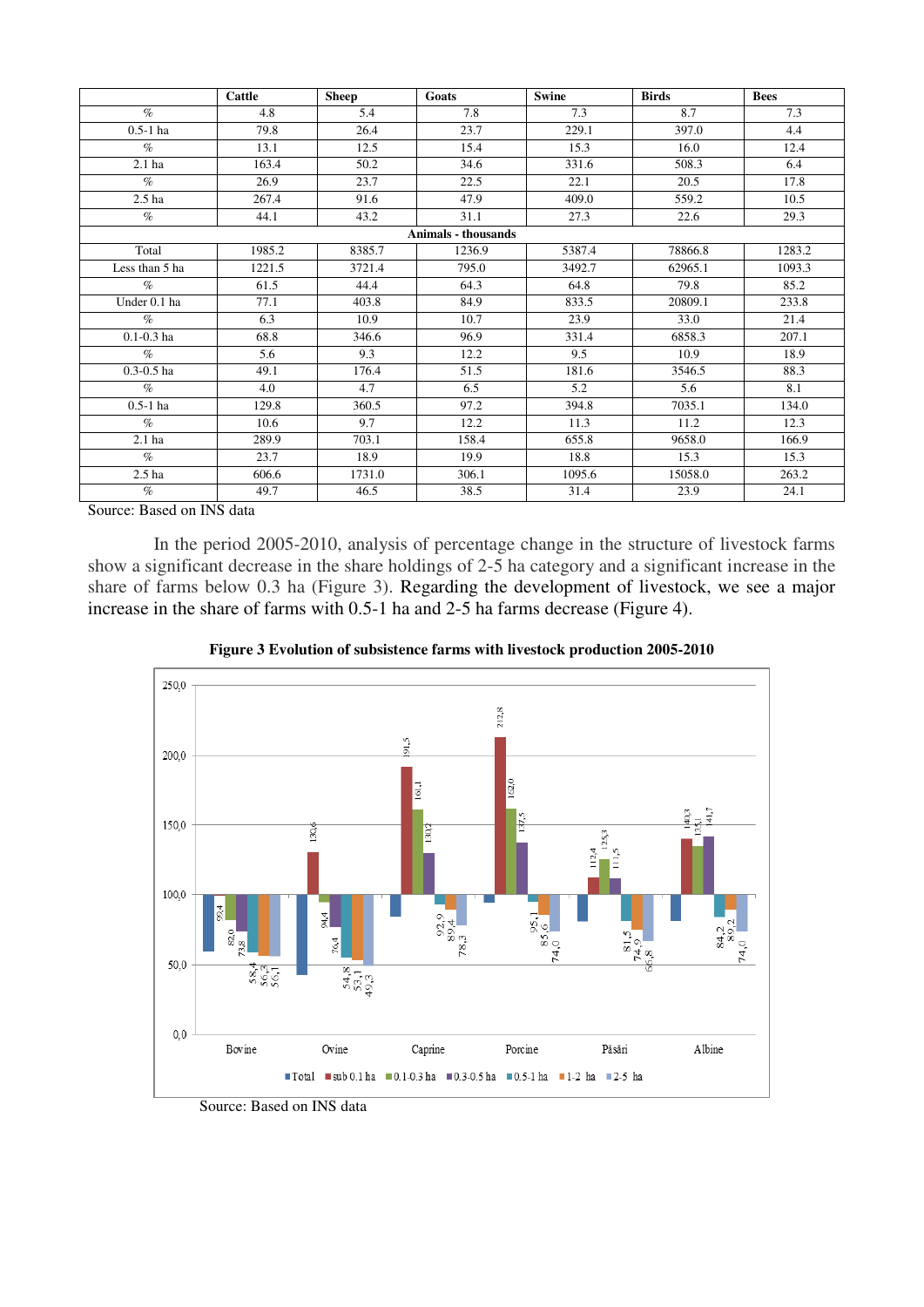

**Figure 4 Evolution of the number of animals in subsistence farms 2005-2010** 

Considering the classification unit economic size by Eurostat based on data from the period 2005-2007 RICA (Eurostat, 2012), our analysis shows that in 2005 and 2007, over 99% of farms had less than 8 ESU. Thus, of all farms, 91% in 2005 and 84% in 2007 were subsistence farms (under 2 ESU) (Table 3). The firm exploited about 60% of the UAA. In 2005-2007 the number of subsistence farms decreased by 4.6% and the OR increased by 7.1%. Number of semisubsistence farms decreased by 39.9% and the utilized agricultural area by 18.3%.

Due to the large number of small farms, real restructuring possibilities are quite low, especially considering that the number of farms considered in recent years support to transform their commercial farms, subsistence farms included only between 2 and 8 ESU (approximately 350,000 farms over 5 hectares - about 9% of the total) and the fact that only about 1.1 million farms were eligible for support from SAPS scheme (direct payments). Ineligibility of nearly 2 million farms support measures, changes in the structure of the rural population (aging), lack of agricultural infrastructure, technical jobs, etc., remain real problems that require structural changes in all economic, legislative and social Romanian countryside.

|                                             |             | Subsistence farms<br><b>TOTAL</b> |         |        | Semi-subsistence farms |           |        |  |  |  |
|---------------------------------------------|-------------|-----------------------------------|---------|--------|------------------------|-----------|--------|--|--|--|
|                                             |             | $\leq$ 1                          | $1-1.9$ | Total  | $2 - 3.9$              | $4 - 7.9$ | Total  |  |  |  |
| 2005                                        |             |                                   |         |        |                        |           |        |  |  |  |
| Farms (thousands)                           | 4256.2      | 3020.2                            | 851.1   | 3871.3 | 289.3                  | 65.1      | 354.4  |  |  |  |
| $\%$                                        | 100         | 71                                | 20      | 91     | 6.8                    | 1.5       | 8.3    |  |  |  |
| OR(ha)                                      | 13906.7     | 3569.6                            | 2721.9  | 6291.5 | 1588.8                 | 649       | 2237.8 |  |  |  |
| $\%$                                        | 100         | 25.7                              | 19.6    | 45.3   | 11.4                   | 4.7       | 16.1   |  |  |  |
| 2007                                        |             |                                   |         |        |                        |           |        |  |  |  |
| <b>Agricultural Holdings</b><br>(Thousands) | 3931.4      | 3064.7                            | 629.8   | 3694.5 | 169.6                  | 43.3      | 212.9  |  |  |  |
| $\%$                                        | 100         | 78                                | 16      | 94     | 4.3                    | 1.1       | 5.4    |  |  |  |
| OR(ha)                                      | 13753.1     | 4254.9                            | 2480.2  | 6735.1 | 1204.5                 | 624.6     | 1829.1 |  |  |  |
| $\%$                                        | One hundred | 30.9                              | 18      | 48.9   | 8.8                    | 4.5       | 13.3   |  |  |  |

**Table 3 Subsistence and semi-subsistence agricultural holdings in 2005 and 2007 on ESU classes**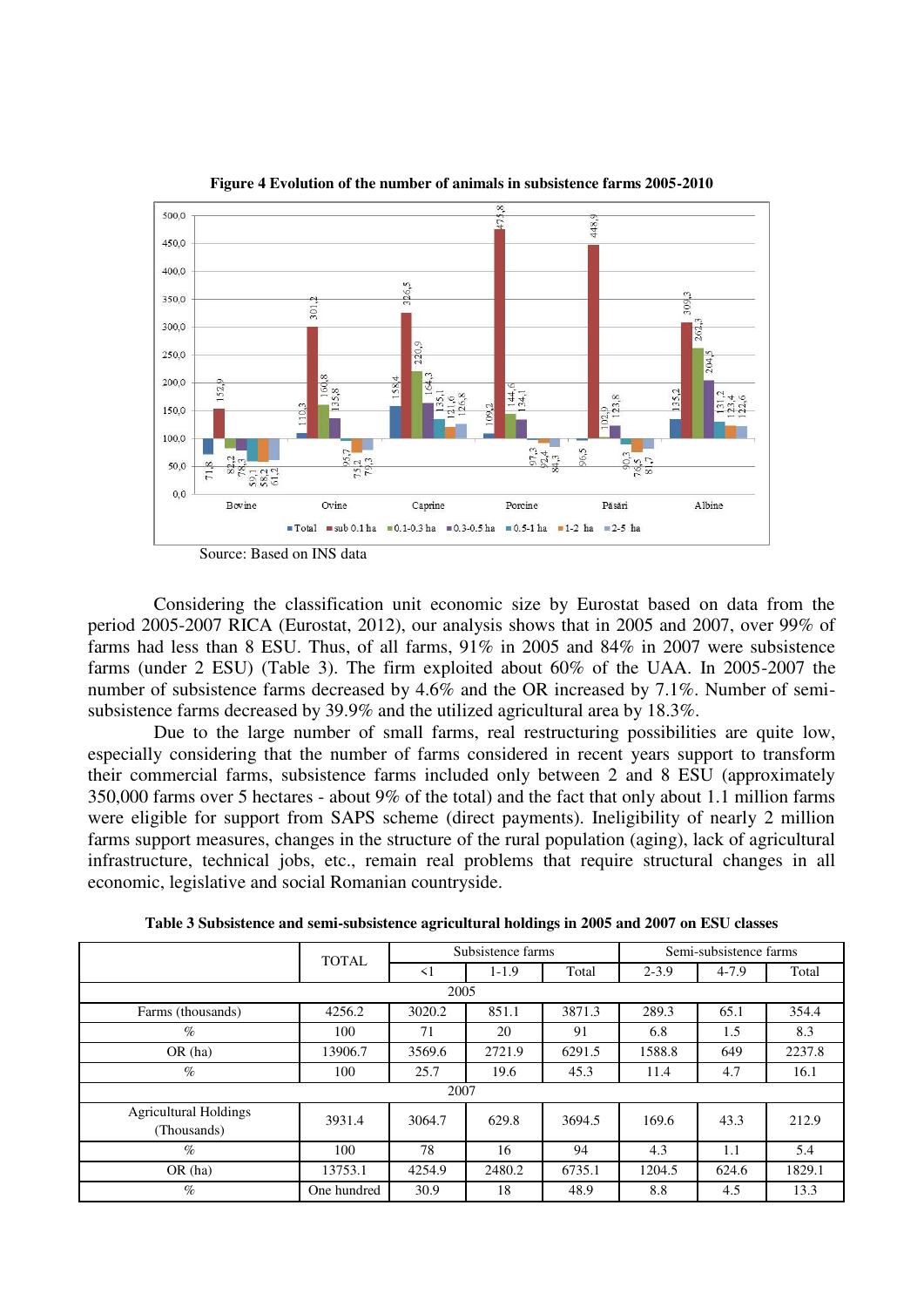| 2007/2005                                                                         |      |      |           |       |             |      |             |  |  |
|-----------------------------------------------------------------------------------|------|------|-----------|-------|-------------|------|-------------|--|--|
| 74<br>95.4<br>58.6<br>,,,<br>92.4<br>101.5<br>Agricultural holdings $-\%$<br>66.6 |      |      |           |       |             |      | 60.1        |  |  |
| $-\%$<br><b>OR</b>                                                                | 98.9 | 19.2 | $91_{.1}$ | 107.1 | 750<br>8. ت | 96.2 | 017<br>01.1 |  |  |

To this is added the negative aspects that we see in terms of holdings analyzing market orientation. Thus, in 2010, about 3.6 million holdings over 50% of agricultural production is for own consumption, while only 239,000 were market-oriented farms. As shown, the majority of holdings under 5 ha have high self-consumption (Figure 5).

There are three reasons that could explain the lack of market participation:

- transaction costs
- unable to comply with agricultural standards
- non-pecuniary benefits of food consumption from own production.

In the context of Romania's fourth argument is that households do not sell their own production as dependent on it for their food consumption needs, not only from lack of money, but because there are few alternative sources of fresh produce in communities isolated rural.





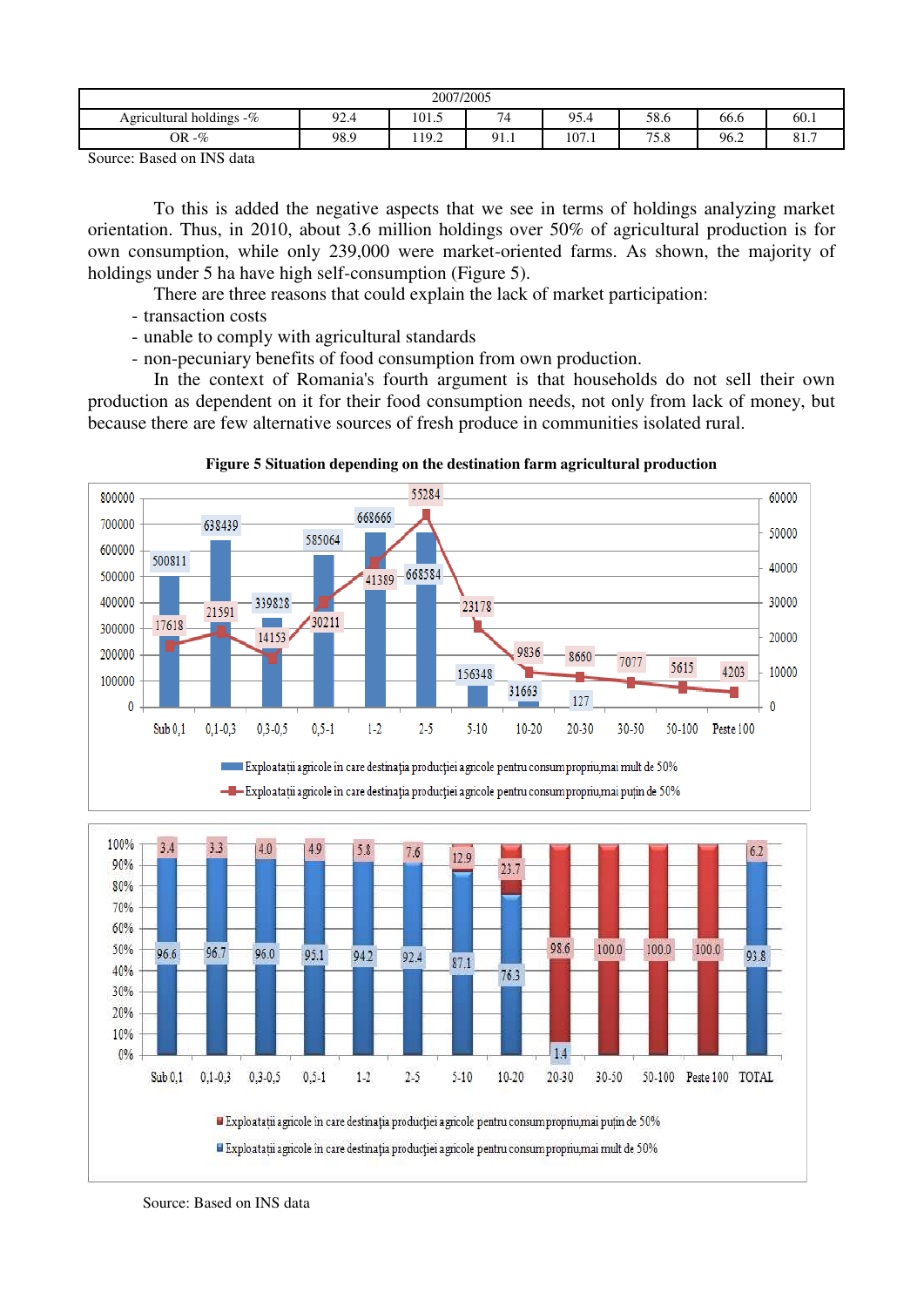Another reason explaining the low level of participation in the market is that producers prefer the cultivation and consumption of food from own production. The presence of small farms influence environmental benefits because their goals are more oriented lifestyle than the economic side. While some FSS are already well integrated into the market, others are not integrated, and while many of them still practice agriculture out of necessity, others seem to simply enjoy this way of life (Davidova et al. 2009).

If correlated market orientation of forms of ownership and use of land, is observed first that the holdings of up to 5 ha (as in all farms with up to 50 hectares) UAA is mostly owned by individual household members (Figure 6). With the development of agricultural production for the market is an increase in holdings by lease, concession, etc., but the majority ownership by the rural population and use this property for their own use are difficult attempts to restructure the Romanian agriculture.



**Figure 6 Statement of farm land ownership categories** 

Also, we should mention that these working farms averaged about 1.53 to 2.41 persons (excluding people who work temporarily or employed), which is dedicated to the holding between 12 and 40% of days worked into a year. These people remain in poverty because:

- Stardard output on a farm that has less than 5 ha is under 3000 euro / year (about 250 euro / month)
- Income per person for a farmer is about 142,5 euro / month<sup>2</sup>, Of which  $25.5\%$  (about 36 euro / month) 4% value their own consumption and income from agricultural products sold (food markets). If we refer only to subsistence farms, estimates show that the household (income in kind) to constitute and 58.5%.

## **CONCLUSIONS**

In conclusion, in terms of subsistence and semi-subsistence sector in Romania, should be considered first that the current situation of Romanian agriculture is the direct result of a specific rural lifestyle that requires intervention not so Common Agricultural Policy, as by economic, fiscal, social policy, etc.

Source: Based on INS data

<sup>-</sup><sup>2</sup> Compared to about 240 euro / month - average monthly income per employee, 1 euro = 4.2379